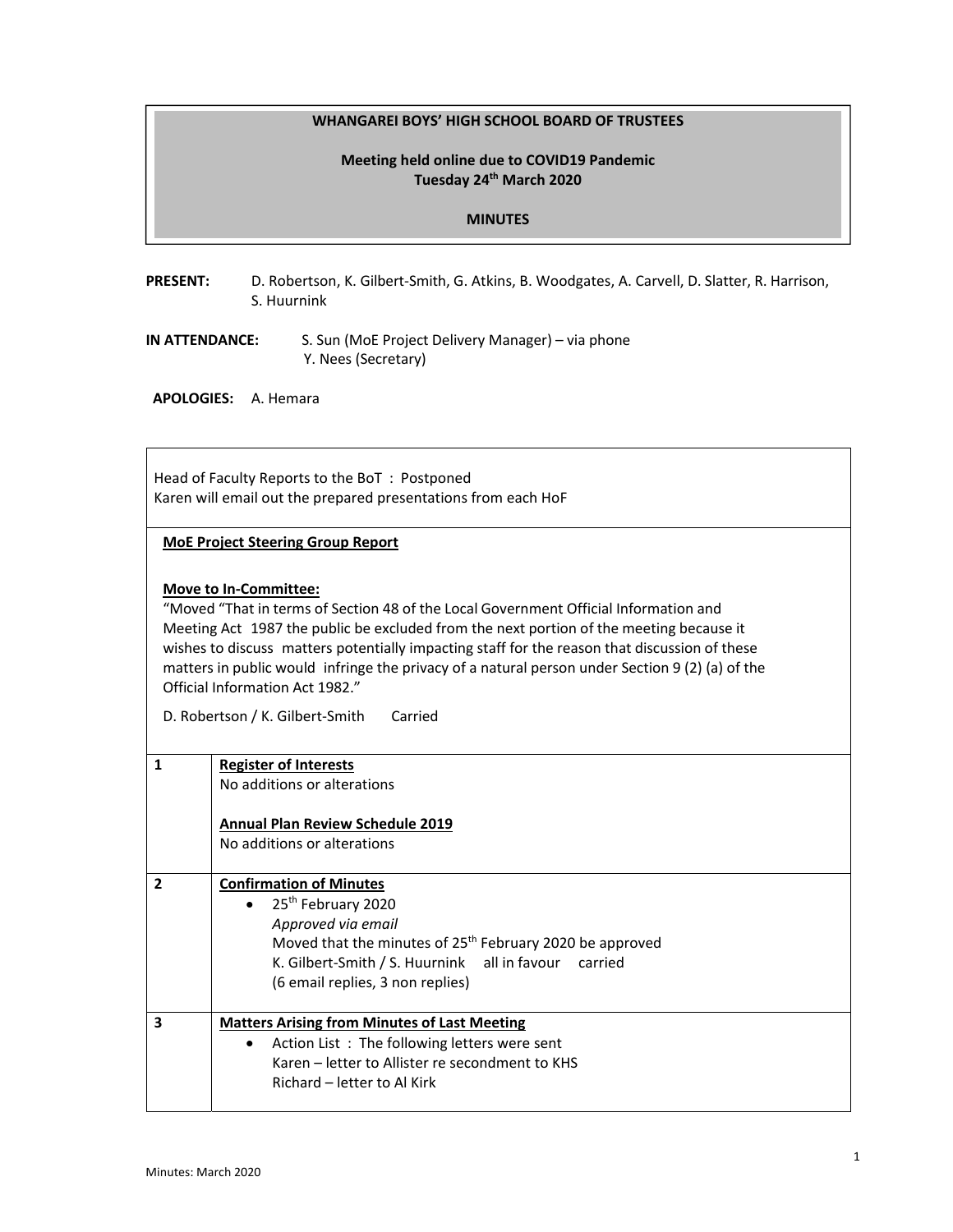|     | Correspondence                                                                                |
|-----|-----------------------------------------------------------------------------------------------|
|     | Inwards                                                                                       |
|     | A. Gilbert – re position at KHS<br>$\bullet$                                                  |
|     |                                                                                               |
| 5   | <b>Chair's Report</b>                                                                         |
|     | None                                                                                          |
|     |                                                                                               |
| 6   | <b>Management Reports</b>                                                                     |
|     |                                                                                               |
| 6.1 | <b>Strategic Review</b>                                                                       |
|     |                                                                                               |
| 6.2 | <b>Regular Review:</b>                                                                        |
|     | Indicators                                                                                    |
|     | Discussion around the decrease in stand downs - especially in comparison to 2013 and          |
|     | 2014. Karen explained the main points as to why the dramatic change.                          |
|     |                                                                                               |
| 6.3 | <b>Emergent Review</b>                                                                        |
|     | <b>Student Engagement</b>                                                                     |
|     | Karen explained the rationale as to why the Boys to Men programme was not offered             |
|     | to students this year.                                                                        |
|     | Attendance, Absences and Truancy Report                                                       |
|     | It was asked that Karen provide a comparison from past years.<br>Maori Student Achievement    |
|     |                                                                                               |
|     | Noted that we are above national - very positive trend                                        |
|     |                                                                                               |
| 6.4 | <b>Health, Safety &amp; Wellbeing Report</b>                                                  |
|     |                                                                                               |
|     |                                                                                               |
|     | Harrison Tew are meeting daily with the Pandemic Crisis Team. This is working well.           |
|     |                                                                                               |
| 6.5 | <b>Policies</b>                                                                               |
|     | Moved that the following policies be approved:                                                |
|     | <b>Behaviour Management</b>                                                                   |
|     |                                                                                               |
|     | Health & Safety<br>Safe School                                                                |
|     | <b>School Uniform</b>                                                                         |
|     | K. Gilbert-Smith / D. Slatter<br>all in favour<br>carried                                     |
|     |                                                                                               |
|     |                                                                                               |
|     | The following policies are to be held-over until the next BoT meeting                         |
|     | Drugs, Alcohol and other Mind-Altering Substances                                             |
|     | Extra-Territoriality                                                                          |
|     |                                                                                               |
|     |                                                                                               |
| 6.6 | <b>EOTC Trips</b>                                                                             |
|     | The following EOTC Trip has been approved in principal providing all COVID19 restrictions are |
|     | adhered to at the time of the trip.                                                           |
|     | Y12 Business / Y12 Tourism                                                                    |
|     | Rotorua                                                                                       |
|     | 24 May - 26 May 2020<br>D. Robertson / D. Slatter<br>all in favour<br>carried                 |